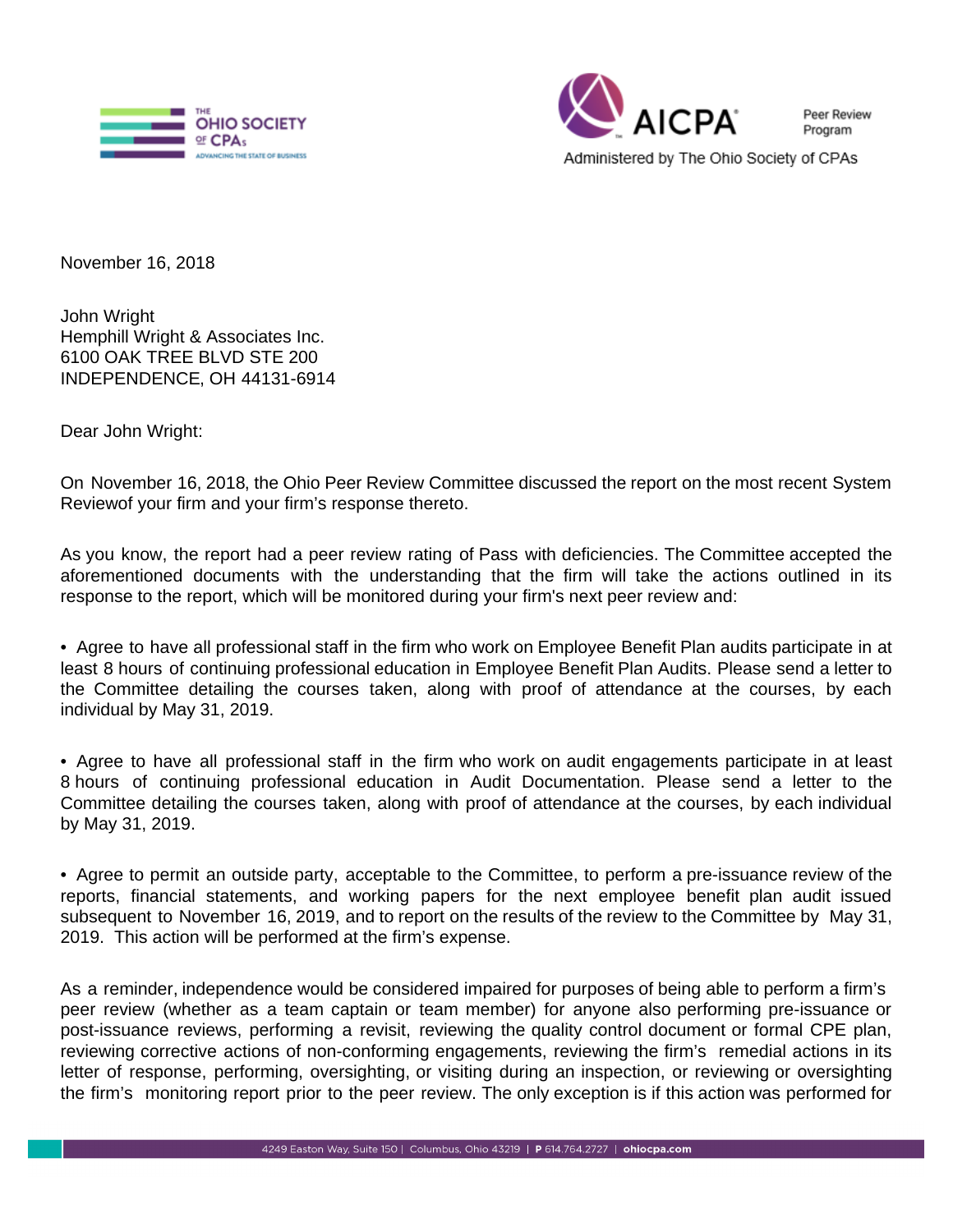



Peer Review Program

Administered by The Ohio Society of CPAs

the year immediately following the previous peer review year end. Therefore, performing pre-issuance or post-issuance reviews, performing a revisit, reviewing the quality control document or formal CPE plan, reviewing corrective actions of non-conforming engagements, reviewing the firm's remedial action in its letter of response, performing, oversighting, or visiting during an inspection, or reviewing or oversighting the firm's monitoring report in the year immediately preceding or during the peer review year would impair independence for peer review purposes.

The documentation for your corrective action(s) should be submitted through the Peer Review Integrated Management Application (PRIMA) system by the due date.

Please note that Paragraph .144 of the Standards for Performing and Reporting on Peer Reviews states that a firm that fails to correct deficiencies or significant deficiencies after consecutive remedial or corrective actions required by the Committee on the same peer review may be deemed as a firm refusing to cooperate.

Your firm's agreement to take this action voluntarily demonstrates its commitment to the objectives of the AICPA Peer Review Program. Please acknowledge your agreement within PRIMA.

Sincerely,

Kathle Hoover, CPA

Kathleen Hoover, CPA, Chair OSCPA Peer Review Committee peerreview@ohiocpa.com (800) 686-2727 The Ohio Society of CPAs

cc: Ronald Thompkins

Firm Number: 900010101022 Review Number: 557819